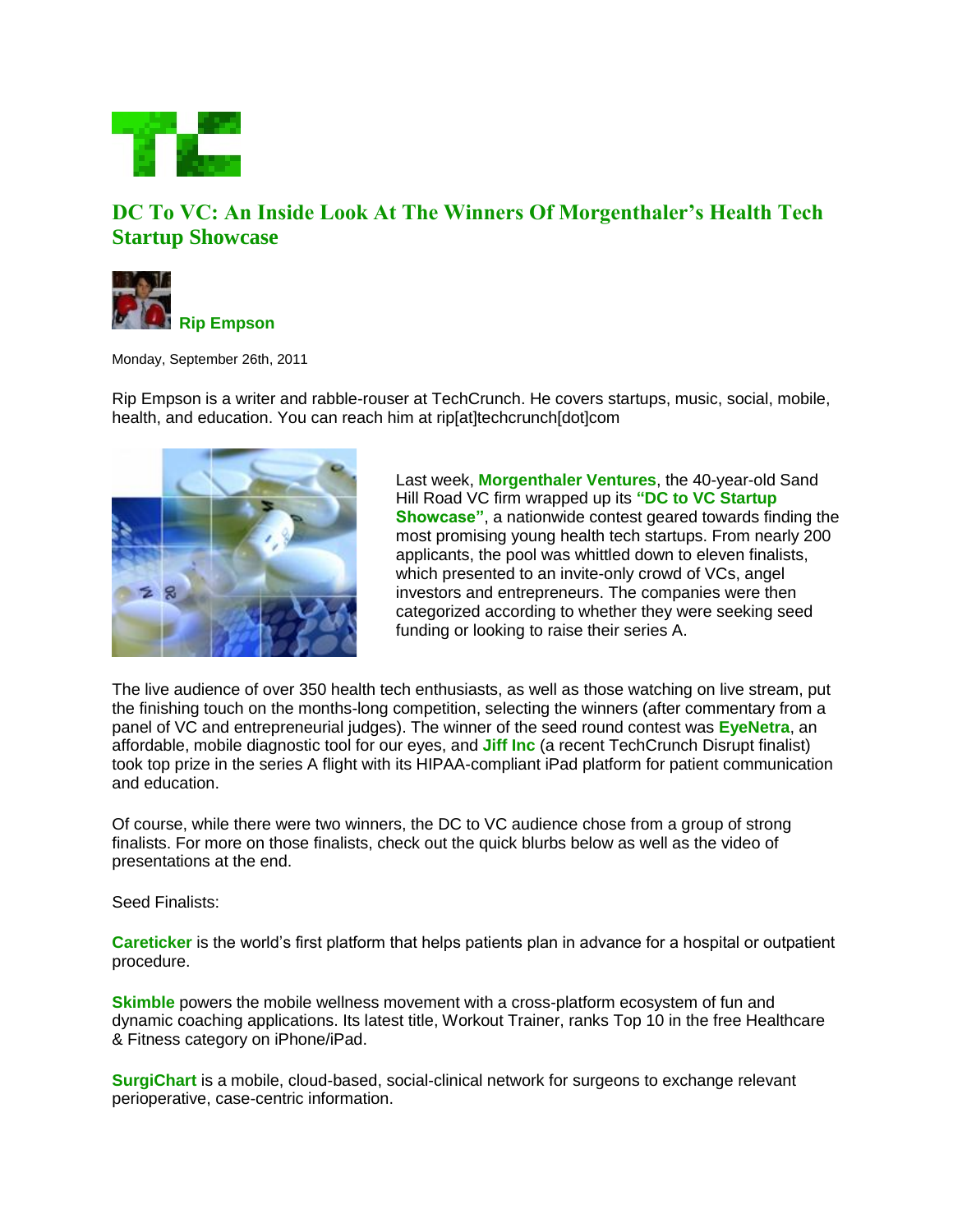**TeleThrive** provides patients an instant connection to doctors for a medical consultation using any telephone or computer with complete audio and video conferencing.

**Viewics** provides hospitals with cloud-based analytics and business intelligence solutions which enable them to drive enhanced operational, financial and clinical outcomes.

Series-A Finalists:

**AbilTo** develops and delivers online mental health programs to managed care members and enterprise workforces that help reduce payor costs while improving overall health outcomes.

**Axial Exchange** moves healthcare organizations towards pay-for-performance, enabling providers to coordinate care and measure clinical quality across disparate settings.

**Empower Interactive's** online services deliver proven psychotherapy methodologies via an elearning platform to greatly improve the economics and accessibility of mental and behavioral health solutions.

YourNurselsOn.com employs bi-directional text, phone and email communications to help hospitals and agencies put "the right healthcare providers, in the right places, right now."

And … The Winners:

EyeNetra.com Hailing from MIT Media Labs, **EyeNetra** is developing an eye diagnostic tool for mobile phones that will allow anyone (with minimal training) to take an eye test, receive a diagnostic measurement, and access eye care, all with the touch of a button. According to EyeNetra Founder David Schafran, of the 4 billion people who need glasses in the world today, over half of them don't have access to eye care - or glasses. Not to mention, the patient experience at eye doctors is less than fun, and eye diagnostic tools tend to be archaic, expensive, require trained professionals to use, and are big and bulky.

So EyeNetra wants to empower patients and those in need of glasses by providing them with a lowcost eye test and options for care accessible from anywhere. At any time. EyeNetra thus offers a smartphone app and a cheap eyepiece that can be attached to a phone with ease to perform a simple alignment test, in minutes allowing the user to receive a refractive assessment for nearsightedness, farsightedness, astigmatism, etc. What's more, the company is seeking to offer ondemand eye care, through an eye care network at which the company will sit at the center, brokering between patients and eye care providers, vendors, and service providers.

According to their presentation, "From 'store-and-forward your electronic prescription' to 'personalized prevention and treatment services', and 'access and recruit new patients'", the startup is looking to create an ecosystem of "value-added services" that will enable "whole new businesses". EyeNetra is also looking to build a solution that includes a suite of eye care devices; it has already developed a **cataracts diagnostic** and will soon have retina diagnostics, as it works toward building a "medkit" that people can have at home or community health care workers can have in the field.



**Jiff**, the inbox for healthcare, was founded by James Currier, a serial entrepreneur who co-founded WonderHill, a social gaming company, and Tickle, which became the